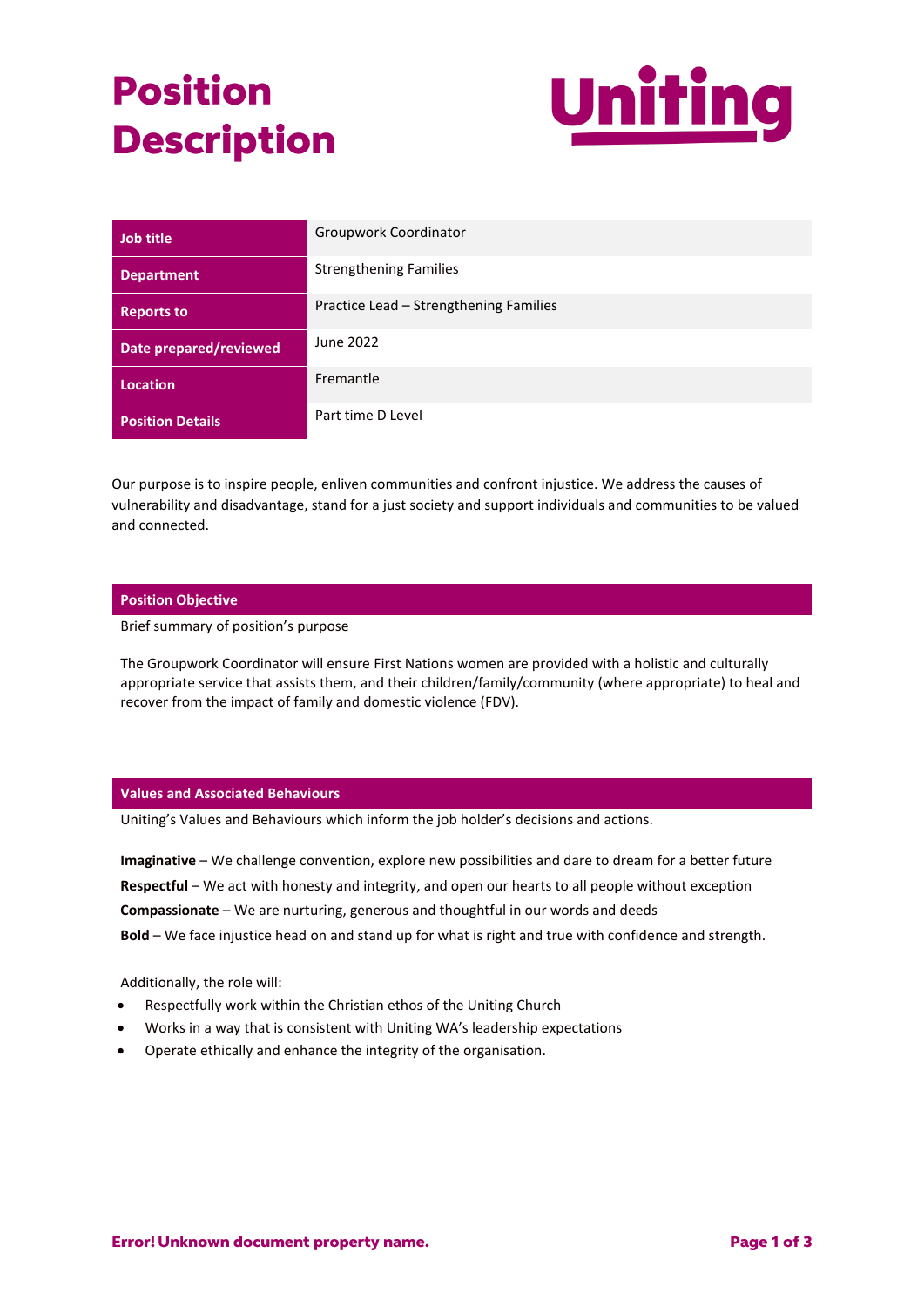## **Key Responsibilities**

These represent the key outputs of the job, the job's deliverables. They are not specific activities in themselves. These form the basis of the objectives and measurements set for the job holder under the Uniting Performance Management System annually.

- Coordinate and develop group sessions for First Nations women who are escaping family violence in consultation with the Family Violence Practitioner and participants.
- Coordination and facilitation of the group and participants including case support, in accordance with Uniting WA policy and procedures, and relevant industry standards
- Work with the Family Violence Practitioner and other staff involved to ensure the content for the women's group is culturally appropriate
- Establish and maintain effective links and partnerships with relevant family violence services, other community service organisations and key stakeholders.
- Maintain records in accordance with the record keeping procedures of Uniting WA and provide information when requested
- Adhere to budget requirements
- Provide statistics, reports and other information on a regular basis.
- Ensure that safety considerations are a priority in all work undertaken by employees and volunteers.
- Any other duties that may arise from time to time which fall within the parameters of this role and within the level of skills, competency and training of the incumbent.

#### **Standard Key Responsibilities (for all Uniting staff)**

- To operate within delegated authority and comply with legal, regulatory obligations and requirements of our internal policies and procedures
- Identify and deal (manage and monitor) with risks associated with Uniting
- Compliance with the values and associated behaviours of Uniting
- Compliance with the policies and procedures of Uniting including statutory policies
- Completion of any training and associated assessments identified as a requirement of the position.

#### **Competencies**

The knowledge and soft skill requirements necessary for this position.

- Well-developed skills in planning and facilitating group work.
- Well-developed networking skills, advocacy skills and negotiation skills
- A comprehensive knowledge of First Nations culture and society, family violence issues and an ability to communicate sensitively with First Nations people
- Effective communication and interpersonal skills including the ability to work and communicate effectively with staff, participants and other stakeholders.
- Ability to engage and build rapport with participants.
- Excellent written and verbal communication skills with the ability to write in a clear, fluent, and concise manner.
- Ability to work autonomously and in a team.